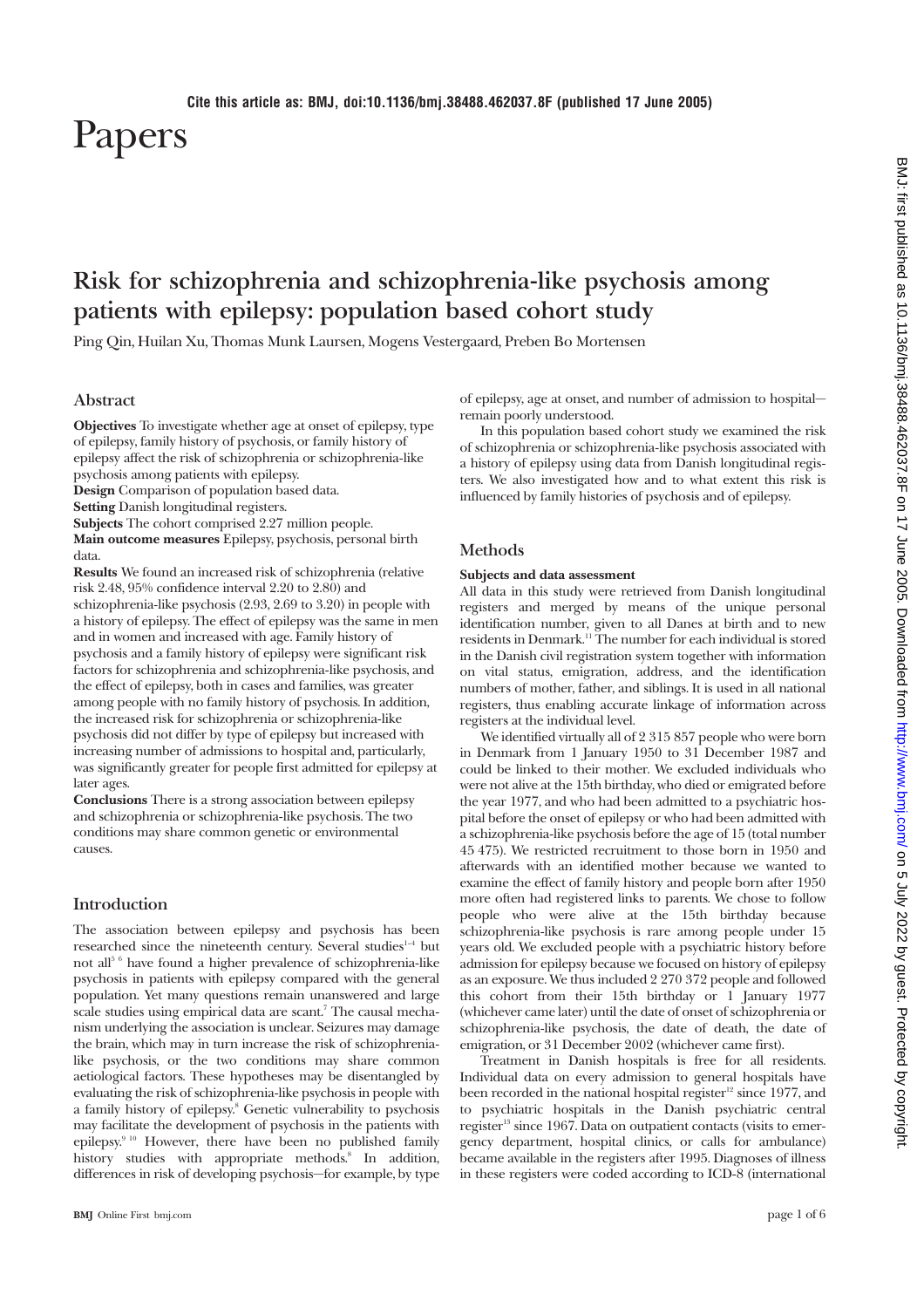classification of diseases, eighth revision) until the end of 1993 and ICD-10 (10th revision) afterwards.

We retrieved personal data on epilepsy (ICD-8 code 345; ICD-10 code G40) from 1 January 1977 to 31 December 2002 from the Danish national hospital register.<sup>12</sup> Examination of inpatient and outpatient data from 1995 to 2002 showed that the annual incidence of epilepsy was about 65 per 100 000 population, and in about 80% of all incident cases the patient was admitted to hospital for treatment. Because of this and because these data have been available since 1977 we considered only inpatients. We categorised epilepsy into four types according to the diagnosis at each admission: complex partial seizures (ICD-8 code 345.31; ICD-10 code G40.2), other partial seizures (ICD-8 codes 345.30, 345.38, 345.39; ICD-10 code G40.0, G40.1), generalised epilepsy (ICD-8 codes 345.09, 345.10, 345.11; ICD-10 code G40.3), and other or unspecified epilepsy (ICD-8 codes 345.18, 345.19, 345.29, 345.99; ICD-10 codes G40.4, G40.5, G40.6, G40.7, G40.8, G40.9, G41). We grouped the age at onset (first record in the register) into eight categories—that is, 0-4, 5-9, 10-14, 15-19, 20-24, 25-29, 30-34, or ≥ 35 years. We also constructed a variable indicating the total number of hospital admissions for epilepsy until the onset of schizophrenia or schizophrenia-like psychosis.

We obtained psychiatric information from the Danish psychiatric central register.13 Our diagnoses of interest were schizophrenia (ICD-8 code 295; ICD-10 code F20) and the broad category of schizophrenia-like psychosis (ICD-8 codes 295, 297, 298.39, 301.83; ICD-10 codes F20, F21, F23, F24, F25, F28, F29). The date of onset referred to the date of first admission to a psychiatric hospital because of schizophrenia or schizophrenia-like psychosis that was recorded on the register.

To get data on family history of psychosis and epilepsy, we used the civil registration system to identify fathers, siblings, and mothers of study subjects and then linked the identification numbers of parents and siblings to the psychiatric central register and the national hospital register. Of all cohort members for whom we could identify a mother, 97.3% also had registered links to a father and 84.5% had links to at least one sibling. We defined psychosis in family members hierarchically: schizophrenia (ICD-8 code 295; ICD-10 code F20), schizophrenia-like psychosis (ICD-8 codes 297, 298.39, 301.83; ICD-10 codes F21, F23, F24, F25, F28, F29), or affective psychosis (ICD-8 codes 296.09, 296.19, 296.29, 296.89, 296.99, 298.09, 298.19, 300.19, 300.49; ICD-10 codes F30-F39). A family history of psychosis or epilepsy means that at least one parent or sibling had been admitted to hospital for psychosis or epilepsy before the index case was admitted for schizophrenia or schizophrenia-like psychosis.

#### **Statistical analysis**

We assessed the relative risk of schizophrenia or schizophrenialike psychosis through log-linear Poisson regression with the GENMOD procedure, using SAS software, version 8 (SAS Institute, Cary, NC). P values were based on two tailed likelihood ratio tests, and 95% confidence intervals were calculated by Wald's test. Interactions between variables and linear trend were examined by means of the likelihood ratio test.

We controlled for possible confounding by adjusting data for age, sex, calendar year of diagnosed psychosis (1977-81, 1982-7, 1988-93, 1994-9), maternal and paternal age at birth, birth order, and place of birth (capital, suburb of capital, city with more than 100 000 inhabitants, town with more than 10 000 inhabitants, and rural area). We treated age, calendar year of diagnosis, epilepsy status, type of epilepsy, and schizophrenia or

schizophrenia-like psychosis status as well as the family historical data as time dependent variables.

# **Results**

In our cohort of 2.27 million people, 34 494 (1.5%) had a history of epilepsy, with a median age of 14.7 at the first admission. During follow-up, 276 (0.8%) of them were later admitted to hospital for schizophrenia and 519 (1.5%) for schizophrenia-like psychosis. The median duration between the first admission for epilepsy and the first admission of schizophrenia or of schizophrenia-like psychosis was 8.2 years or 8.0 years, respectively. Table 1 displays the distribution of cases and person years at risk in our cohort.

# **Main effect of epilepsy**

A history of epilepsy was associated with an increased risk of schizophrenia or schizophrenia-like psychosis; and the effect remained virtually unchanged when we controlled for various potential confounders (table 2). People with epilepsy had 2.48 times the risk of schizophrenia (95% confidence interval 2.20 to 2.80) and 2.93 times the risk of schizophrenia-like psychosis (2.69 to 3.20) compared with the general population.

The impact of epilepsy on the risk of schizophrenia or schizophrenia-like psychosis was not statistically different by sex (test of sex interaction:  $P = 0.31$  for schizophrenia,  $P = 0.51$  for schizophrenia-like psychosis) but differed significantly by age  $(P<0.01$  for schizophrenia,  $P=0.04$  for schizophrenia-like psychosis). Stratified analyses by age showed that the relative risk of schizophrenia was 2.03 (1.67 to 2.47), 2.28 (1.88 to 2.78), and 4.00 (3.14 to 5.09) for people aged 15-24, 25-34, and ≥ 35, respectively. The corresponding relative risks for schizophrenialike psychosis were 2.38 (2.07 to 2.74), 3.13 (2.73 to 3.58), and 3.77 (3.08 to 4.61).

These results were virtually unchanged when we excluded people who were registered with epilepsy for the first time between 1977 and 1982, although some of these people could be prevalent cases with onset of epilepsy before January 1977 (data not shown).

#### **Family history of psychosis and epilepsy**

A family history of psychosis and a family history of epilepsy were significant risk factors for schizophrenia and schizophrenia-like psychosis after we adjusted for personal history of epilepsy (table 2). A family history of schizophrenia increased the risk of schizophrenia by a factor of 7.57 (6.98 to 8.20) and the risk of schizophrenia-like psychosis by a factor of 6.24 (5.83 to 6.69), while the figures for family history of epilepsy were 1.11 (1.01 to 1.22) for schizophrenia and 1.20 (1.11 to 1.29) for schizophrenia-like psychosis.

Moreover, our data indicate that the effect of both personal and familial history of epilepsy interacted with the effect of a family history of psychosis (test of interaction:  $P = 0.0081$  and  $P = 0.0732$ , respectively, for schizophrenia-like psychosis). Table 3 shows that a personal history of epilepsy had a stronger effect on the risk for schizophrenia or schizophrenia-like psychosis in people without a family history of psychosis than for people with it. At the same time, a family history of epilepsy significantly increased the risk only for people with no family history of psychosis.

## **Type of epilepsy, age at admission, and number of admissions**

All types of epilepsy significantly increased the risk of developing schizophrenia or schizophrenia-like psychosis (table 4). The rela-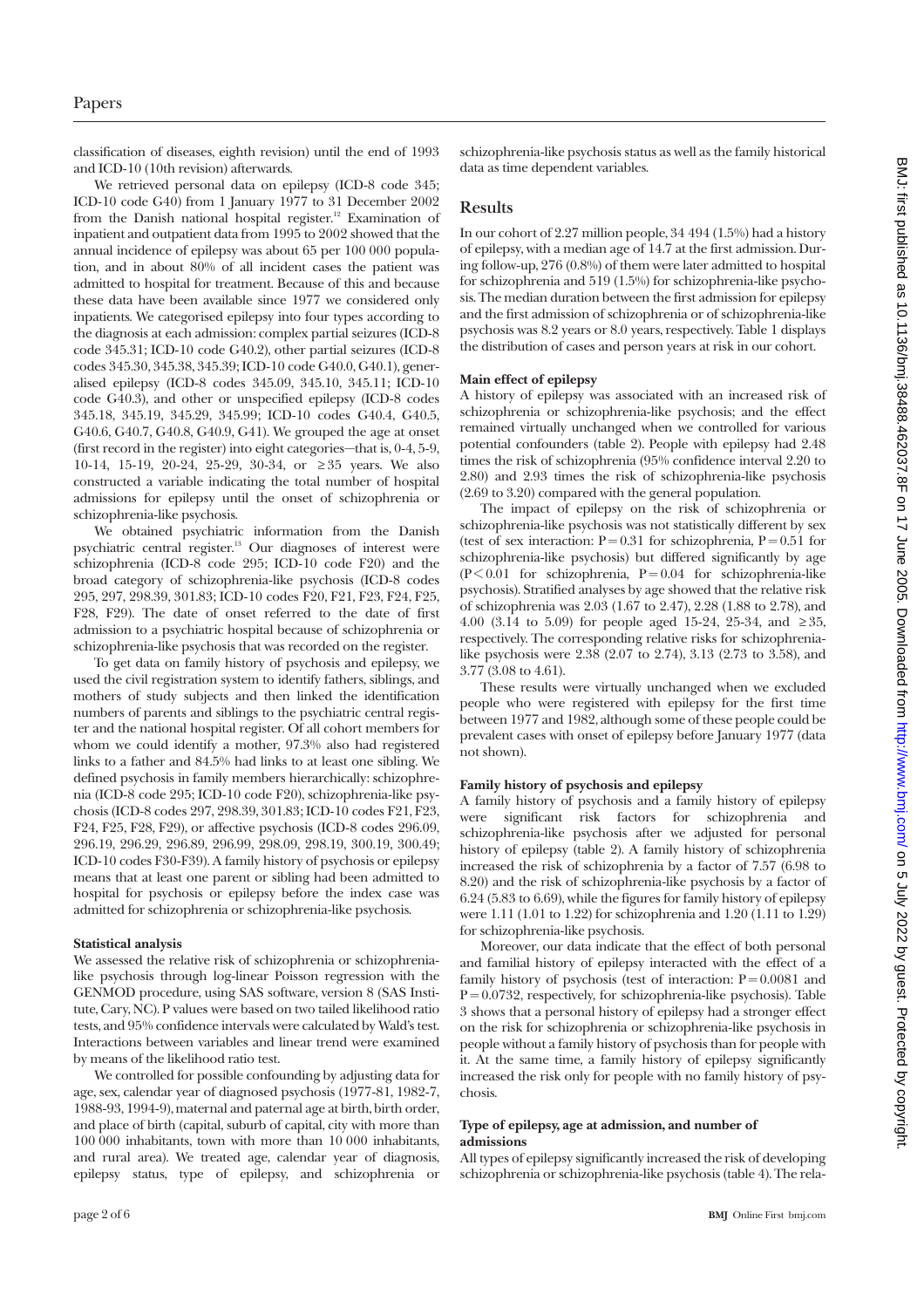|                                 |                | Schizophrenia |        | Schizophrenia-like psychoses |  |
|---------------------------------|----------------|---------------|--------|------------------------------|--|
| <b>Variables</b>                | Cases          | Person years  | Cases  | Person years                 |  |
| Sex:                            |                |               |        |                              |  |
| Men                             | 7072           | 20 200 340    | 10 627 | 20 156 078                   |  |
| Women                           | 3759           | 17 709 673    | 7316   | 17 666 892                   |  |
| Age (years):                    |                |               |        |                              |  |
| $15 - 19$                       | 1297           | 8 722 003     | 2622   | 8 718 397                    |  |
| $20 - 24$                       | 3292           | 8 770 558     | 5228   | 8 758 915                    |  |
| $25 - 29$                       | 2725           | 7 653 813     | 4409   | 7 635 826                    |  |
| 30-34                           | 1766           | 5 869 142     | 2967   | 5 848 858                    |  |
| 35-39                           | 1106           | 4 002 281     | 1765   | 3 984 623                    |  |
| $40 - 44$                       | 509            | 2 167 083     | 769    | 2 155 659                    |  |
| $\geq45$                        | 136            | 725 134       | 183    | 720 691                      |  |
| History of epilepsy:            |                |               |        |                              |  |
| No                              | 10 555         | 37 532 200    | 17 424 | 37 448 638                   |  |
| Yes                             | 276            | 377 813       | 519    | 374 332                      |  |
| Type of epilepsy:               |                |               |        |                              |  |
| Complex partial epilepsy        | 26             | 32 057        | 50     | 31 543                       |  |
| Other partial epilepsy          | $\overline{9}$ | 14 978        | 21     | 14 881                       |  |
| Generalised epilepsy            | 61             | 97 314        | 133    | 96 239                       |  |
| Other or unspecified            | 180            | 233 678       | 315    | 231 881                      |  |
| Age (years) at first admission: |                |               |        |                              |  |
| $0 - 4$                         | 19             | 38 720        | 27     | 38 679                       |  |
| $5 - 9$                         | 30             | 61 813        | 61     | 61 525                       |  |
| $10 - 14$                       | 46             | 80 089        | 88     | 79 656                       |  |
| $15 - 19$                       | 53             | 74 760        | 103    | 74 069                       |  |
| $20 - 24$                       | 50             | 57 498        | 105    | 56 779                       |  |
| 25-29                           | 44             | 35 648        | 75     | 35 019                       |  |
| 30-34                           | $20\,$         | 17 511        | 38     | 17 026                       |  |
| $\geq 35$                       | 14             | 11 989        | 22     | 11 790                       |  |
| No of hospital admissions:      |                |               |        |                              |  |
| $\mathbf{1}$                    | 147            | 220 799       | 260    | 219 161                      |  |
| $\overline{2}$                  | 52             | 72 337        | 94     | 71 742                       |  |
| 3                               | 28             | 32 649        | 56     | 32 347                       |  |
| $\geq 4$                        | 49             | 52 242        | 109    | 51 294                       |  |
| Family history of psychosis:    |                |               |        |                              |  |
| No                              | 8852           | 35 689 583    | 14 897 | 35 618 931                   |  |
| Schizophrenia                   | 646            | 308 909       | 863    | 304 996                      |  |
| Schizophrenia-like psychoses    | 459            | 399 331       | 709    | 395 556                      |  |
| Affective psychoses             | 874            | 1 512 190     | 1474   | 1 503 487                    |  |
| Family history of epilepsy:     |                |               |        |                              |  |
| No                              | 10 405         | 36 733 117    | 17 205 | 36 650 212                   |  |
| Yes                             | 426            | 1 176 896     | 738    | 1 172 757                    |  |

**Table 1** Distribution of cases with schizophrenia and schizophrenia-like psychosis and person years at risk in the study cohort of 2.27 million people

tive risk associated with complex partial epilepsy was slightly higher than the others, but the differences were not significant.

The effect of epilepsy differed significantly according to age at first admission for epilepsy and number of admissions. The

**Table 2** Relative risk (95% confidence interval) of schizophrenia and schizophrenia-like psychosis associated with epilepsy and family history of psychosis and epilepsy

|                               | Schizophrenia                    |                                  | Schizophrenia-like psychoses     |                                  |
|-------------------------------|----------------------------------|----------------------------------|----------------------------------|----------------------------------|
| Variable                      | Crude                            | Adjusted*                        | Crude                            | Adjusted*                        |
| Personal history of epilepsy: |                                  |                                  |                                  |                                  |
| No (reference)                |                                  |                                  |                                  |                                  |
| Yes                           | 2.60 (2.31 to 2.93) <sup>+</sup> | 2.48 (2.20 to 2.80) <sup>+</sup> | 2.98 (2.73 to 3.25) <sup>+</sup> | 2.93 (2.69 to 3.20) <sup>+</sup> |
| Family history of psychosis:  |                                  |                                  |                                  |                                  |
| No (reference)                |                                  |                                  |                                  |                                  |
| Schizophrenia                 | 8.43 (7.78 to 9.13) <sup>+</sup> | 7.57 (6.98 to 8.20) <sup>+</sup> | 6.77 (6.32 to 7.25) <sup>+</sup> | 6.24 (5.83 to 6.69) <sup>+</sup> |
| Schizophrenia-like psychosis  | 4.63 (4.22 to 5.09) <sup>+</sup> | 4.28 (3.89 to 4.70) <sup>+</sup> | 4.29 (3.97 to 4.62) <sup>+</sup> | 4.03 (3.73 to 4.35) <sup>+</sup> |
| Affective psychosis           | 2.33 (2.17 to 2.50) <sup>+</sup> | 2.25 (2.10 to 2.42) <sup>+</sup> | 2.34 (2.22 to 2.47) <sup>+</sup> | 2.27 (2.15 to 2.40) <sup>+</sup> |
| Family history of epilepsy:   |                                  |                                  |                                  |                                  |
| No (reference)                |                                  |                                  |                                  |                                  |
| Yes                           | 1.28 (1.16 to 1.41) <sup>+</sup> | 1.11 $(1.01$ to 1.22) $\ddagger$ | 1.34 (1.25 to 1.44) <sup>+</sup> | 1.20 (1.11 to 1.29) <sup>+</sup> |

\*Adjusted for age, sex, calendar year of diagnosis, place of birth, paternal and maternal age at birth, and birth order as well all variables in table. Test of interaction, based on the adjusted<br>analyses—sex and epilepsy: †P<0.01.  $\text{t}$ P< $0.05$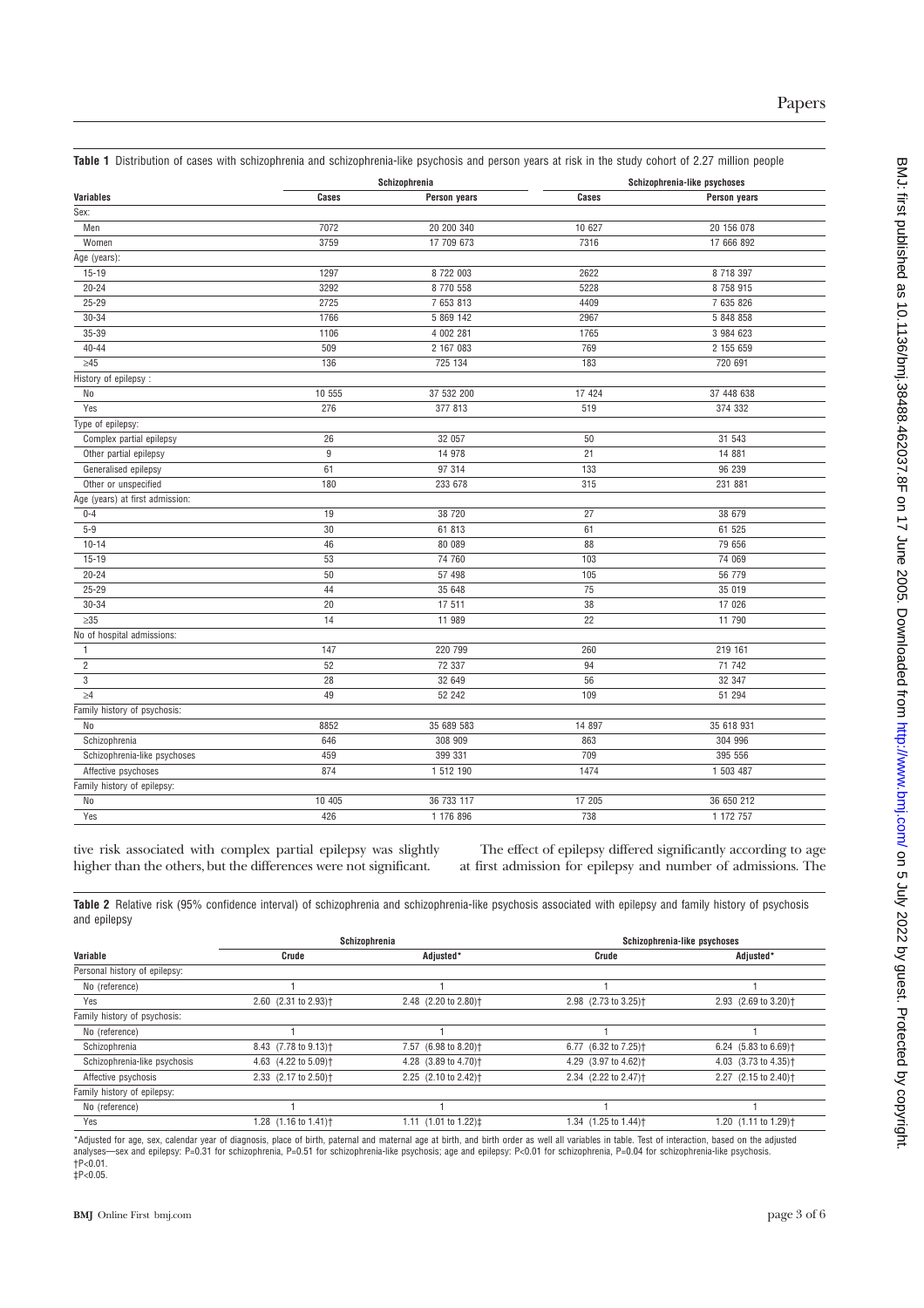**Table 3** Adjusted relative risks\* (95% confidence intervals) associated with epilepsy in cases and family relatives, stratified analysis according to family history of psychosis†

| Epilepsy                                       | Schizophrenia                                   | Schizophrenia-like psychosis                               |
|------------------------------------------------|-------------------------------------------------|------------------------------------------------------------|
| No family history of psychosis                 |                                                 |                                                            |
| Personal history of epilepsy                   | 2.61 (2.29 to 2.99)‡                            | 3.12 $(2.83 \text{ to } 3.43)$ <sup>±</sup>                |
| Family history of epilepsy                     | 1.17 $(1.05 \text{ to } 1.31)$ ±                | 1.26 (1.15 to 1.37) ±                                      |
| Family history of schizophrenia                |                                                 |                                                            |
| Personal history of epilepsy                   | 2.60 (1.78 to 3.80) <sup><math>\pm</math></sup> | 2.72 (2.04 to 3.63) <sup>±</sup>                           |
| Family history of epilepsy                     | 0.96 (0.72 to 1.29)                             | 1.10 (0.89 to 1.37)                                        |
| Family history of schizophrenia-like psychosis |                                                 |                                                            |
| Personal history of epilepsy                   | 1.50 (0.77 to 2.91)                             | 1.91 $(1.18 \text{ to } 3.09)$ <sup><math>\pm</math></sup> |
| Family history of epilepsy                     | 1.08 (0.76 to 1.54)                             | 1.11 (0.84 to 1.48)                                        |
| Family history of affective psychosis          |                                                 |                                                            |
| Personal history of epilepsy                   | 1.79 (1.11 to 2.91) ‡                           | 1.81 (1.18 to 2.77) ‡                                      |
| Family history of epilepsy                     | $(0.65 \text{ to } 1.26)$<br>0.91               | 0.96 (0.72 to 1.27)                                        |

\*Adjusted for age, sex, calendar year of diagnosis, place of birth, paternal and maternal age at birth, and birth order. Test of interaction—personal history of epilepsy and family history of psychosis: P=0.14 for schizophrenia, P<0.01 for schizophrenia-like psychosis; family history of epilepsy and family history of psychosis: P=0.18 for schizophrenia, P=0.07 for

schizophrenia-like psychosis.

†References were no epilepsy in cases and no family history of epilepsy.  $\text{t}P<0.01$ .

relative risk increased consistently with increasing age at onset (table 5). For every five year increase in age at diagnosis the increase was linear, resulting in an analogous relative risk of 1.20 (1.12 to 1.28, P < 0.0001) for schizophrenia of 1.20 (1.14 to 1.26,  $P \leq 0.0001$ ) for schizophrenia-like psychosis. This effect was also

evident when we stratified analyses by age. The relative risk for schizophrenia or schizophrenia-like psychosis also tended to be higher for people with multiple admissions for epilepsy.

# **Discussion**

This large population study shows that people with a history of epilepsy have nearly 2.5 times the risk of developing schizophrenia and nearly three times the risk of developing a schizophrenia-like psychosis compared with the general population. The risk is same for men and women but increases with age. It also indicates that both a family history of psychosis and a family history of epilepsy increase the risk for schizophrenia or schizophrenia-like psychosis in the general population. The effect of epilepsy, both in cases and in families, is modified by the effect of a family history of psychosis; the increase in risk is more pronounced for people with no family history of psychosis. The increased risk associated with epilepsy is similar in patients with various types of epilepsy, but it increases with increasing number of hospital admissions for epilepsy, and, in particular, it was significantly greater with increasing age of first for people who had their first admission for epilepsy.

#### **Strengths and weaknesses**

The possibility of linking personal information from various Danish longitudinal registers allowed us to follow a large population based cohort for a long period. This yields high statistical power and enables the assessment of interactions between

Table 4 Relative risks<sup>\*</sup> for schizophrenia and like psychosis according to type of epilepsy

|                               | Schizophrenia       |                                  | Schizophrenia-like psychosis |                     |
|-------------------------------|---------------------|----------------------------------|------------------------------|---------------------|
| Type of epilepsy†             | Crude               | Adjusted‡                        | Crude                        | Adjusted‡           |
| None (reference)              |                     |                                  |                              |                     |
| Complex partial epilepsy      | 2.88 (1.96 to 4.24) | $2.80$ $(1.90 \text{ to } 4.11)$ | 3.41 (2.58 to 4.50)          | 3.38 (2.56 to 4.46) |
| Other partial epilepsy        | 2.14 (1.11 to 4.11) | 2.18 (1.13 to 4.19)              | 3.03 (1.98 to 4.65)          | 3.18 (2.07 to 4.88) |
| Generalised epilepsy          | 2.23 (1.73 to 2.87) | 2.08 (1.62 to 2.68)              | 2.97 (2.50 to 3.52)          | 2.81 (2.37 to 3.33) |
| Other or unspecified epilepsy | 2.74 (2.36 to 3.17) | 2.63 (2.27 to 3.05)              | 2.92 (2.61 to 3.26)          | 2.91 (2.60 to 3.24) |

\*All significant at P<0.01.

†Test of effect differences by type of epilepsy: P=0.14 for schizophrenia and P=0.26 for schizophrenia-like psychosis.

‡Adjusted for sex, age, calendar year of diagnosis, paternal and maternal age at birth, birth order, and family histories of epilepsy and of psychosis as well as age at onset of epilepsy and total number of admissions.

**Table 5** Relative risks (95% confidence intervals) of schizophrenia or schizophrenia-like psychosis in relation to age at first admission and total number of admissions for epilepsy

|                                  | Schizophrenia                                   |                                                 | Schizophrenia-like psychosis                                    |                                                 |
|----------------------------------|-------------------------------------------------|-------------------------------------------------|-----------------------------------------------------------------|-------------------------------------------------|
| <b>Epilepsy history</b>          | Crude                                           | Adjusted*                                       | Crude                                                           | Adjusted*                                       |
| Age (years) at first admission†: |                                                 |                                                 |                                                                 |                                                 |
| No epilepsy (reference)          |                                                 |                                                 |                                                                 |                                                 |
| $0 - 4$                          | 1.74 $(1.11$ to 2.74) $\ddagger$                | 1.77 (1.11 to 2.84)                             | 1.50 (1.03 to 2.19)                                             | 1.47 (1.00 to 2.17)§                            |
| $5 - 9$                          | 1.73 (1.21 to 2.47) ‡                           | 1.56 (1.07 to 2.29)                             | 2.13 $(1.66 \text{ to } 2.74)$ ‡                                | 1.86 $(1.42 \text{ to } 2.44)$ ‡                |
| $10 - 14$                        | 2.04 (1.53 to 2.73) <sup><math>\pm</math></sup> | 1.83 (1.33 to 2.51                              | 2.37 $(1.93 \text{ to } 2.93)$ <sup><math>\ddagger</math></sup> | 1.96 $(1.56 \text{ to } 2.48)$ <sup>±</sup>     |
| $15 - 19$                        | 2.52 (1.92 to 3.30) <sup><math>\pm</math></sup> | 2.33 (1.71 to 3.19)                             | 2.99 $(2.46 \text{ to } 3.63)$ <sup>±</sup>                     | 2.43 (1.94 to 3.06) <sup><math>\pm</math></sup> |
| $20 - 24$                        | 3.09 (2.34 to 4.08) <sup><math>\pm</math></sup> | 2.77 (2.02 to 3.80) <sup><math>\pm</math></sup> | 3.97 (3.28 to 4.82)                                             | 3.14 (2.50 to 3.93)                             |
| $25 - 29$                        | 4.39 (3.26 to 5.90) <sup><math>\pm</math></sup> | 4.17 (3.00 to 5.79) <sup><math>\pm</math></sup> | 4.60 (3.67 to 5.77)\#                                           | 3.95 (3.07 to 5.08) <sup><math>\pm</math></sup> |
| 30-34                            | 4.06 $(2.62 \text{ to } 6.30)$ <sup>±</sup>     | 3.92 $(2.48 \text{ to } 6.19)$ <sup>±</sup>     | 4.80 (3.49 to 6.59) <sup><math>\pm</math></sup>                 | 4.37 $(3.13 \text{ to } 6.10)$ <sup>±</sup>     |
| $\geq 35$                        | 4.15 $(2.46 \text{ to } 7.01)$ <sup>±</sup>     | 4.51 (2.63 to 7.72) ‡                           | 4.01 $(2.64 \text{ to } 6.09)$ <sup>±</sup>                     | 4.52 (2.94 to 6.94) <sup><math>\pm</math></sup> |
| No of admissions <sup>1</sup> :  |                                                 |                                                 |                                                                 |                                                 |
| 1 (reference)                    |                                                 |                                                 |                                                                 |                                                 |
| $\overline{2}$                   | 1.08 (0.79 to 1.48)                             | 1.17 (0.85 to 1.60)                             | 1.10 (0.87 to 1.40)                                             | 1.17 (0.92 to 1.48)                             |
| 3                                | 1.29 (0.86 to 1.93)                             | 1.41 (0.94 to 2.12)                             | 1.46 (1.09 to 1.95)‡                                            | 1.57 (1.17 to 2.09)‡                            |
| $\geq 4$                         | 1.41 (1.02 to 1.95)§                            | 1.48 (1.07 to 2.05) §                           | 1.79 $(1.43 \text{ to } 2.24)$ ‡                                | 1.88 (1.50 to 2.35)‡                            |

\*Adjusted for sex, age, calendar year of diagnosis, paternal and maternal age at birth, birth order and family histories of epilepsy and of psychosis, type of epilepsy as well as all variables shown in the table.

†Trend test: analogous relative risk was 1.20 (1.12 to 1.28, P<0.001) for schizophrenia, and 1.20 (1.14 to 1.26, P<0.001) for schizophrenia-like psychosis.  $\frac{1}{2}P<0.01$ .

 $$P<0.05$ 

¶Applies only to people with history of admission for epilepsy.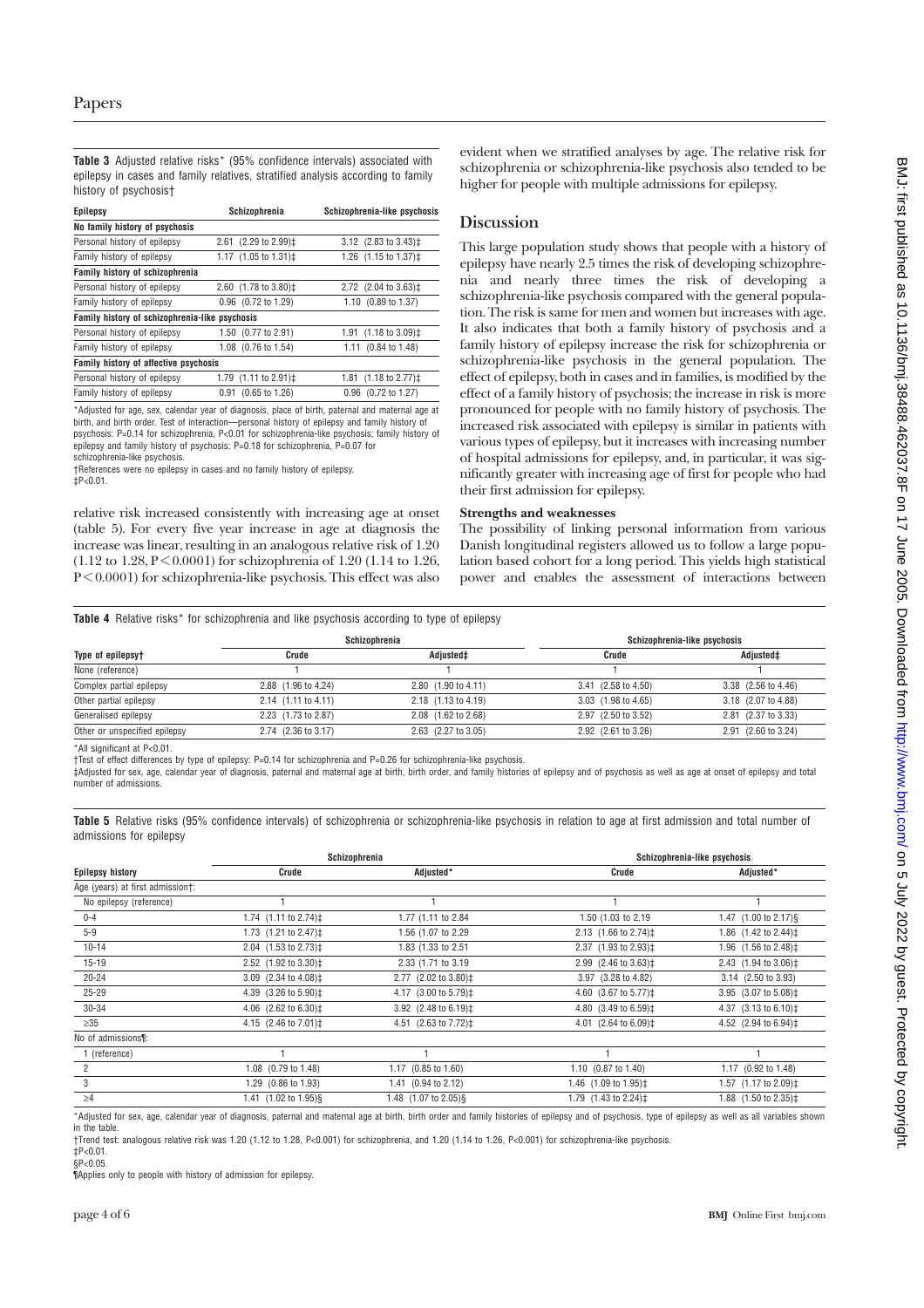variables. The data in these registers are collected systematically and independently of any specific research, which may reduce the risk of differential misclassification bias. Our study was limited because we included only inpatients into the analyses as records on outpatients were not available in the registers (until 1995). Thus we may have selected more severely ill patients, and such selection might bias our estimations. We believe, however, this bias is limited because the annual incidence of registered epilepsy of 65 per 100 000 population in Denmark is comparable with that found in, for example, the US,<sup>14</sup> and in nearly 80% of all incident cases patients are admitted for hospital treatment in Denmark. Also, as the Danish health system is public and free our study is probably not subject to selection bias due to socioeconomic differences in access to care.

#### **Comparison with other studies**

To our knowledge this is the first population based study on epilepsy and schizophrenia-like psychosis that has taken the family history of psychosis and epilepsy into consideration and examined the interactions between these factors. Our results, on a general population level, corroborate results of previous clinical studies,<sup>3</sup> suggesting a strong association between epilepsy and schizophrenia-like psychosis. Also, our findings of a high risk of schizophrenia or schizophrenia-like psychosis associated with a family history of psychosis are in line with the literature reporting aggregation of psychoses in families due to shared genetic or environmental factors, or both.<sup>15-18</sup> We think that this study is the first to show that a family history of epilepsy increases the risk of schizophrenia or schizophrenia-like psychosis even after adjustment for the effects of personal history of epilepsy and other factors. This finding suggests that genetic or environmental factors shared by family members may have an important role. Moreover, our findings that both personal and familial history of epilepsy interact with the family history of psychosis, and that the effect of epilepsy is largely modified by the effect of a family history of psychosis, underlie the suggestion that the two conditions—that is, epilepsy and schizophrenia or schizophrenialike psychosis—may share common genetic or environmental causes, or both.

With regard to the type of epilepsy, a few studies have reported that people with temporal lobe epilepsy are significantly susceptible to psychosis.<sup>4 10 19</sup> We also noted a slightly stronger effect with complex partial epilepsy (temporal lobe epilepsy) than, for example, generalised epilepsy, and risk for schizophrenia-like psychosis, but the differences were not significant.

Reports are inconsistent on the role of age at onset of epilepsy in the risk for schizophrenia-like psychosis. Some studies have shown no difference in age at onset of epilepsy,<sup>20 21</sup> some have reported an earlier age at onset in patients with psychosis, $22^{23}$  and others have shown a later age at onset. $24$  These studies, however, were based on small clinical samples with large variations in the inclusion criteria for participants as well as in the measurement of psychosis. In our study we followed a large cohort for a long period and found that the relative risk of schizophrenia or schizophrenia-like psychosis was significantly greater the older people were when they were first admitted for epilepsy.

Evidence from experiments has suggested that deficits in behaviour and cognition caused by seizures probably depend on the age at which seizures occur (less severe deficits at younger ages) and frequency and severity of seizures, and may not become obvious until long after the onset of the epilepsy.<sup>25</sup> These theories seem to explain our findings regarding the greater risk

# **What is already known on this topic**

Several studies, but not all, have found a higher prevalence of schizophrenia-like psychosis in patients with epilepsy compared with the general population

#### **What this study adds**

People with a history of epilepsy are at increased risk for schizophrenia and schizophrenia-like psychosis

Both a family history of epilepsy and a family history of psychosis are significant risk factors for schizophrenia and schizophrenia-like psychosis

The increased risk associated with both personal and familial history of epilepsy is stronger among people with no family history of psychosis

The increased risk for schizophrenia or schizophrenia-like psychosis does not differ by type of epilepsy, but it increases with increasing number of admissions to hospital and particularly with increasing age at the first admission for epilepsy

associated with, for example, increasing age, age at onset of epilepsy, and number of admission for epilepsy.

Contributors: All authors participated in discussions about study design, analysis, and interpretation of the data and contributed to revision of the manuscript. PQ, HX, and TML analysed the data. HX prepared the first draft of manuscript. PQ wrote the report, finalised the manuscript, and is guarantor.

Funding: Stanley Medical Research Institute, USA, and the Danish Medical Research Council (grant No 22-02-0207). The National Centre for Register-based Research is supported by Danish National Research Foundation, Denmark.

Competing interests: None declared.

Ethical approval: Danish Data Protection Agency.

- 1 Bredkjaer SR, Mortensen PB, Parnas J. Epilepsy and non-organic non-affective psycho-sis. National epidemiologic study. *Br J Psychiatry* 1998;172:235-8.
- 2 Jalava M, Sillanpaa M. Concurrent illnesses in adults with childhood-onset epilepsy: a population-based 35-year follow-up study. *Epilepsia* 1996;37:1155-63.
- 3 Sachdev P. Schizophrenia-like psychosis and epilepsy: the status of the association. *Am J Psychiatry* 1998;155:325-36.
- 4 Schwartz JM, Marsh L. The psychiatric perspectives of epilepsy. *Psychosomatics* 2000;41:31-8.
- 5 Stevens JR. Clozapine: the Yin and Yang of seizures and psychosis. *Biol Psychiatry* 1995;37:425-6.
- 6 Mace CJ. Epilepsy and schizophrenia. *Br J Psychiatry* 1993;163:439-45.
- 
- 7 Krishnamoorthy ES. Psychiatric issues in epilepsy. *Curr Opin Neurol* 2001;14:217-24.<br>8 Toone BK. The psychoses of epilepsy. *J Neurol Neurosurg Psychiatry* 2000;69:1-3.<br>9 Adachi N, Matsuura M, Okubo Y, Oana Y, Tak
- interictal psychosis in epilepsy. *Neurology* 2000;55:1310-4.
- 10 Slater E, Moran PA. The schizophrenia-like psychoses of epilepsy: relation between ages of onset. *Br J Psychiatry* 1969;115:599-600.
- 11 Malig C. The civil registration system in Denmark. *Tech Pap Int Inst Vital Registr Stat* 1996;66:1-6.
- 12 Andersen TF, Madsen M, Jorgensen J, Mellemkjoer L, Olsen JH. The Danish national hospital register. A valuable source of data for modern health sciences. *Dan Med Bull* 1999;46:263-8.
- 13 Munk-Jorgensen P, Mortensen PB. The Danish psychiatric central register. *Dan Med*
- *Bull* 1997;44:82-4. 14 Zarrelli MM, Beghi E, Rocca WA, Hauser WA. Incidence of epileptic syndromes in Rochester, Minnesota: 1980-1984. *Epilepsia* 1999;40:1708-14. 15 McDonald C, Murphy KC. The new genetics of schizophrenia. *Psychiatr Clin North Am*
- 2003;26:41-63.
- 
- 16 Huang J, Jiang V. Genetic linkage analysis of a dichotomous trait incorporating a tightly<br>linked quantitative trait in affected sib pairs. Am J Hum Genet 2003;72:949-60.<br>17 Cardno AG, Rijsdijk FV, Sham PC, Murray RM, M and discontinuity of affective disorders and schizophrenia. Results of a controlled fam-
- ily study. *Arch Gen Psychiatry* 1993;50:871-83. 19 Perez MM, Trimble MR, Murray NM, Reider I. Epileptic psychosis: an evaluation of PSE profiles. *Br J Psychiatry* 1985;146:155-63.